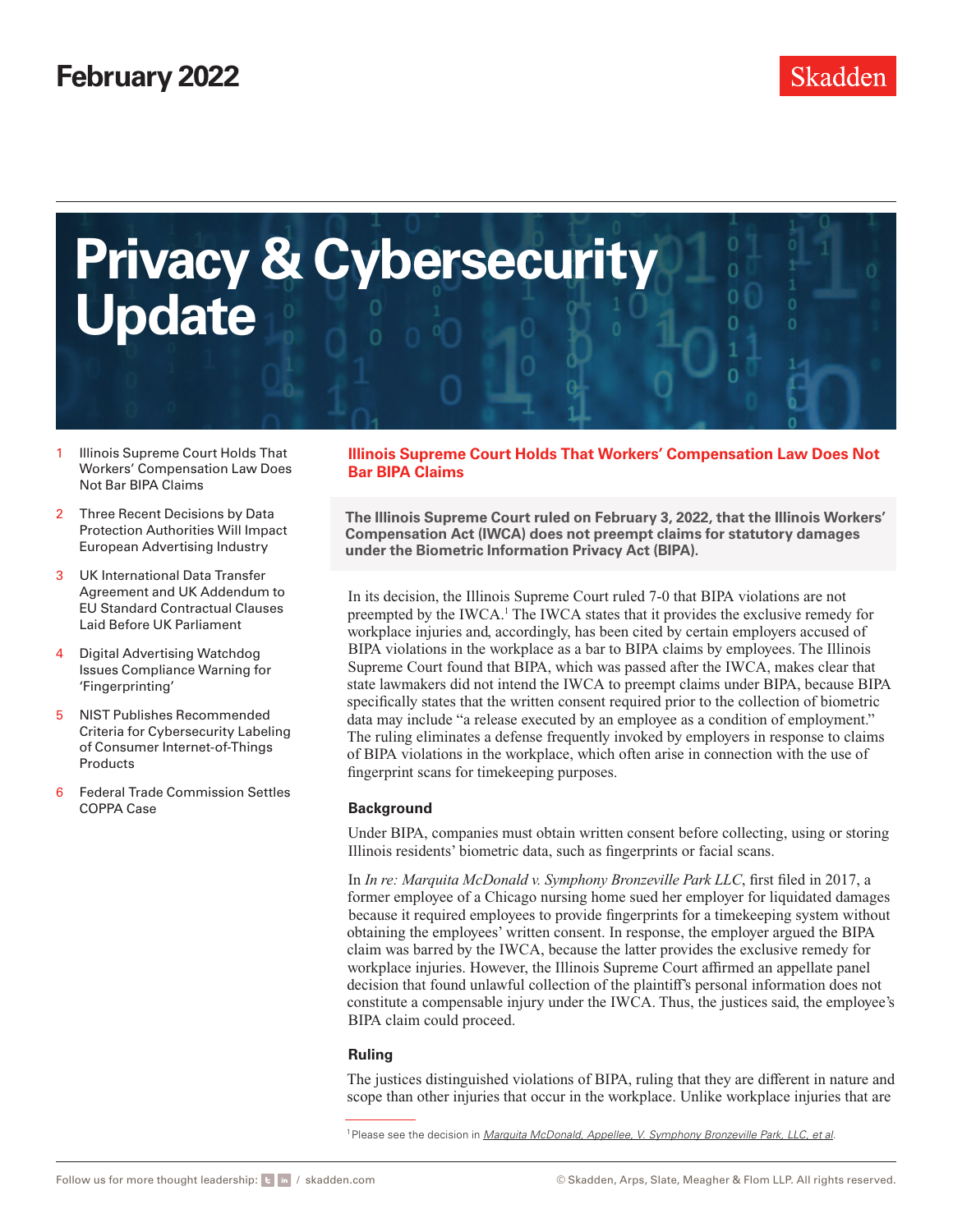<span id="page-1-0"></span>compensable under the IWCA, the court said, BIPA violations do not negatively impact an employee's ability to work. As such, the court ruled that the exclusive remedy provision of the IWCA does not bar claims under BIPA.

The court has yet to rule on the extent of damages that will be available to potential plaintiffs. For reference, violations of BIPA can result in liquidated damages of up to \$5,000 per violation, plus attorneys' fees. Whether damages will be calculated based on each time a company collects an employee's biometric information without consent, or only the first such violation, remains an open question. If each such BIPA violation were to constitute a separate injury, the amount of associated statutory damages in the context of employee timekeeping may be significant.

#### **Key Takeaways**

In this case, the Illinois Supreme Court clarified that employers can be liable under BIPA for the failure to obtain employees' consent prior to collecting biometric data in the workplace. Until the question regarding the extent of damages for which employers may be liable is settled, employers face the possibility of statutory damages assessed on the basis of each instance of collection. Accordingly, to mitigate the risk of liability for BIPA violations, employers that collect, use or store biometric data of Illinois employees should ensure that they have policies and procedures in place to comply with BIPA.

Return to Table of Contents

## **Three Recent Decisions by Data Protection Authorities Will Impact European Advertising Industry**

**Three recent decisions of data protection authorities in Europe — Datenschutzbehörde (the Austrian DPA), Commission nationale de l'informatique et des libertés (the French DPA) and Autorité de protection des données (the Belgian DPA) — will impact how the advertising industry operates on the continent. The decisions of the Austrian and French DPAs represent the first two decisions on the 101 model complaints filed against a wide range of data exporters across Europe by the NGO Noyb for their alleged continued transfer of personal data to Facebook or Google in the U.S. in breach of** *Data Protection Commissioner v Facebook Ireland Limited, Maximillian Schrems (Schrems II)* **and the General Data Protection Regulation (GDPR). The decisions by the Austrian and French DPAs particularly focus on the use of Google Analytics by organizations in Europe, while the decision by the Belgian DPA addresses whether the Transparency and Consent Framework (TCF), which is used by much of the advertising industry in Europe, is GDPR-compliant.**

## **The Austrian DPA Decision2**

In this case, the data subject visited a website hosted by an Austrian company while logged into his Google account. The website used Google Analytics, a tool used to track and measure website use. This resulted in the transfer of personal data (*i.e.*, user identifiers, IP address and browser parameters) from the Austrian company, as a data controller, to Google in the U.S., as a data processor. The Austrian company and Google had entered into controller-to-processor standard contractual clauses (SCCs) as the legal mechanism for the transfer of personal data with regard to Google Analytics. However, the Austrian DPA held that the transfer of personal data was in breach of the GDPR transfer provisions. In particular, the Austrian DPA made the following key points:

- Following the decision of *Schrems II*, the Austrian DPA held that SCCs alone cannot offer an adequate level of protection for transferred personal data without a further and specific assessment of the level of protection in the recipient country. In this case, the Austrian DPA stressed that Google qualifies as an "electronic communication service provider" under 50 U.S. Code Section 1881(b)(4) and is therefore subject to surveillance by U.S. intelligence services. This meant that U.S. intelligence services could, in theory, access the transferred personal data.
- Supplementary measures implemented by the Austrian company and Google to safeguard the transfer of personal data — namely involving encryption, with Google having access to the encryption key — were insufficient. The Austrian DPA held that supplementary measures must precisely address specific deficiencies in the protection of personal data in the recipient country and, in particular, would have to prevent access to the transferred personal data by U.S. intelligence services. Encryption could not be considered to be a sufficient measure in this case given that Google had access to the encryption key and therefore could hand it over along with associated transferred personal data if required by U.S. intelligence services.

This decision is not final and can be appealed, and no penalties or corrective measures have been issued to date.

## **The French DPA Decision3**

The French DPA's decision, which has not yet been published in full, involved a similar pattern and followed closely in line with the decision of the Austrian DPA. The French DPA echoed the view that transfers of personal data to the U.S. can only take place if appropriate and specific safeguards are implemented in

<sup>&</sup>lt;sup>2</sup>An English translation of the [Austrian DPA's decision is available here](https://www.skadden.com/-/media/files/publications/2022/02/privacy-cybersecurity-update/fn2-edsb--google-analytics_en_bk.pdf). <sup>3</sup>The French DPA's [official announcement is available here.](https://www.cnil.fr/en/use-google-analytics-and-data-transfers-united-states-cnil-orders-website-manageroperator-comply)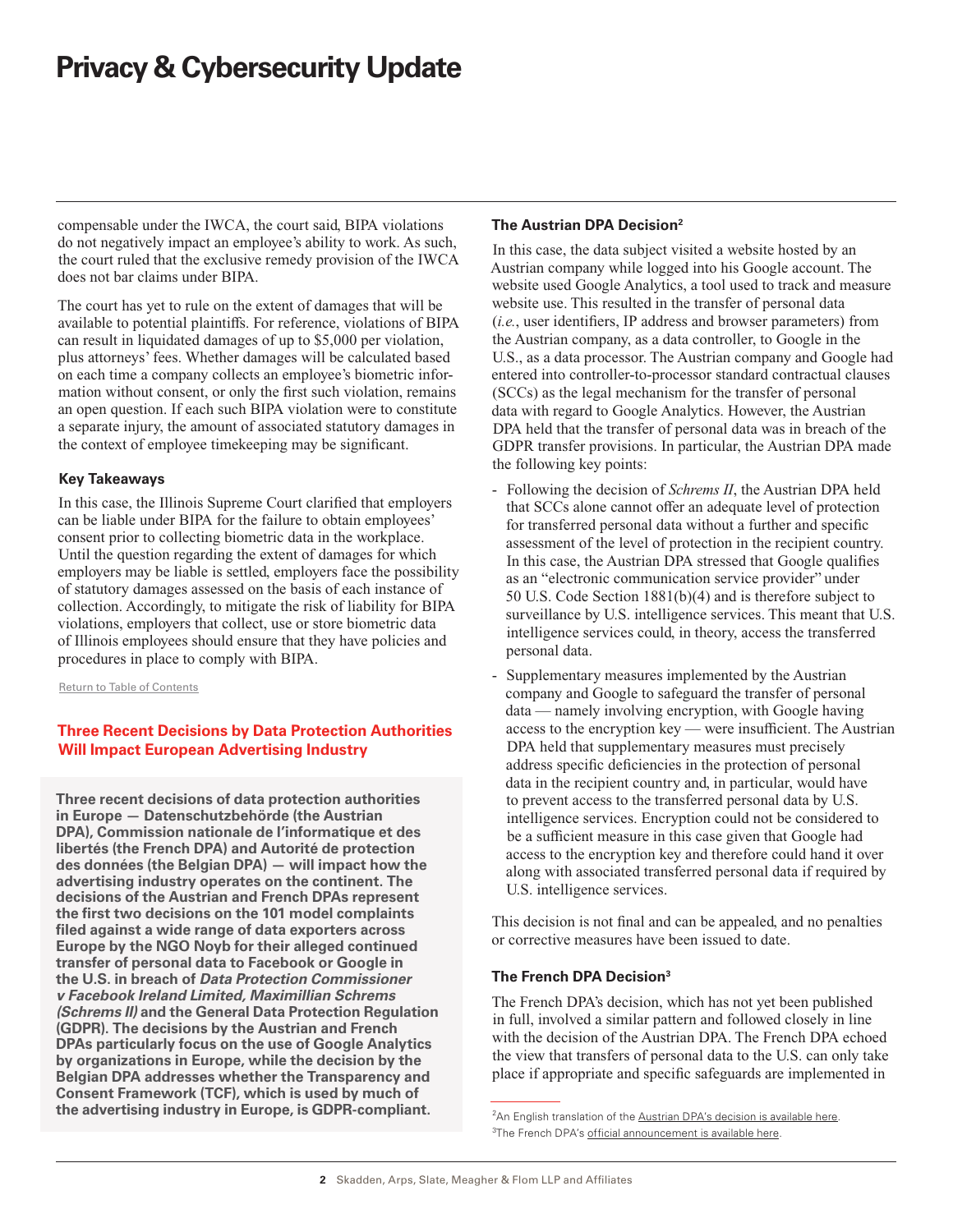<span id="page-2-0"></span>light of the nature of the transfer and the recipient country and, in this case, supplementary measures adopted by the unnamed French company involved in the case and Google to protect transferred personal data (*i.e*., encryption) could not prevent access to the transferred personal data by U.S. intelligence services. The French DPA considered the French company to be in violation of the GDPR transfer provisions and ordered the company to bring its processing activities and associated transfer into compliance with the GDPR within one month, if necessary by ceasing to use Google Analytics (under current conditions) or by using an alternative tool that does not involve the transfer of personal data outside of the European Economic Area (EEA).

## **The Belgian DPA Decision4**

In this case, the Belgian DPA fined IAB Europe (a European trade association for the digital marketing and advertising ecosystem)  $E$  £250,000, ruling that its TCF, used by much of the advertising industry in Europe, is not GDPR-compliant. The TCF was developed by IAB Europe and was designed to ensure that all parties in the digital advertising chain complied with the GDPR and ePrivacy Directive in regards to the processing of personal data, including cookies, advertising identifiers, device identifiers and other tracking technologies. The TCF provides an interface whereby website publishers can inform visitors of which personal data is being processed and how their website and partner advertisers use such data. The Belgian DPA held that IAB Europe acts as a data controller for the registration of data subjects' marketing preferences that are stored on the TCF's "Consent String" (a coded character string that records data subjects' consent and marketing preferences), and held that IAB Europe had:

- failed to establish a legal basis for the processing of personal data on the Consent String, and offered inadequate grounds for subsequent processing by advertisers;
- provided generic and vague information to data subjects via the TCF's user consent management interface;
- failed to implement appropriate technical and organizational measures in accordance with the principle of data protection by design and data protection by default;
- failed to maintain a register of processing activities;
- failed to appoint a data protection officer; and
- failed to conduct a data protection impact assessment.

The Belgian DPA fined IAB Europe for several GDPR violations, and ordered it to bring its activities into compliance with the GDPR within six months. IAB Europe confirmed on February 11, 2022, that it will appeal the Belgian DPA's decision to the Market Court, a special section of the Belgian court system that handles appeals involving regulators.

#### **Key Takeaways**

While the decisions of the Austrian, French and Belgian DPAs are not final and are open to appeal, the rulings nonetheless send a targeted message to the wider advertising industry in Europe. Organizations in Europe should be mindful of these decisions and the impact they may have on marketing practices and related data protection compliance. Organizations, specifically website publishers and advertisers, may need to monitor the development of the Belgian DPA's decision in relation to IAB Europe if they rely on the TCF for their advertising practices.

Return to Table of Contents

## **UK International Data Transfer Agreement and UK Addendum to EU Standard Contractual Clauses Laid Before UK Parliament**

**On August 11, 2021, the U.K. Information Commissioner's Office (ICO) initiated a period of public consultation on its International Data Transfer Agreement (IDTA) and U.K. Addendum to the EU SCCs. The consultation closed on October 11, 2021, and on January 28, 2022, the Department for Digital, Culture, Media and Sport laid the IDTA and U.K. Addendum before the U.K. Parliament. If no objections are raised, the IDTA and U.K. Addendum will come into force on March 21, 2022.**

## **Background**

Following *Schrems II*, whereby the E.U.-U.S. Privacy Shield was invalidated as a data transfer mechanism and enhanced due diligence requirements were imposed on companies seeking to rely on SCCs to transfer personal data to third countries, the European Commission published a new set of SCCs in June 2021. The new SCCs apply only to data transfers outside of the EEA and, following the U.K.'s withdrawal from the E.U., not the U.K. itself. Going forward there will be two options for restricted transfers of personal data under U.K. data protection laws:

- **The IDTA:** This will serve as the U.K. equivalent of the SCCs and function as a contractual mechanism to enable companies to transfer personal data outside of the U.K. to a country which has not received an adequacy decision.
- **U.K. Addendum**: The U.K. Addendum will attach to the new set of SCCs and will enable companies to utilize them for transfers of personal data outside of both the U.K. and EEA. The U.K. Addendum will be useful to companies with multinational operations because such companies can avoid having to enter into both the IDTA and a new set of SCCs for transfers outside of the EEA and U.K.

<sup>4</sup>The [Belgian DPA's decision is available here](https://www.dataprotectionauthority.be/citizen/iab-europe-held-responsible-for-a-mechanism-that-infringes-the-gdpr).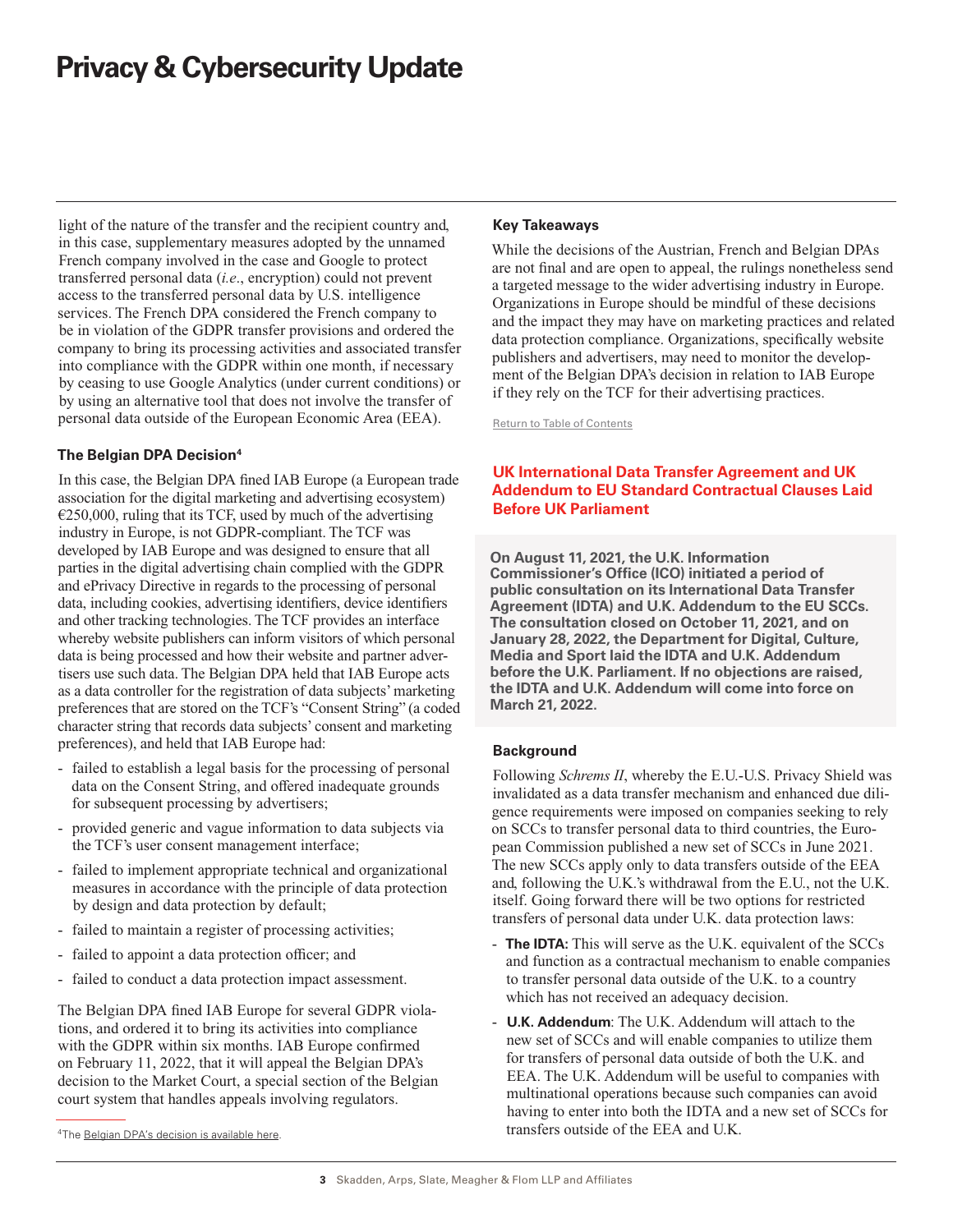<span id="page-3-0"></span>According to the ICO, the IDTA and U.K. Addendum can be used immediately by companies transferring personal data outside of the U.K., subject to the caveat that they come into force on March 21, 2022, and are awaiting approval from the U.K. Parliament.<sup>5</sup>

#### **Timeline**

Companies should be aware of the following key dates in relation to the implementation of the IDTA and U.K. Addendum:

- **March 21, 2022:** The IDTA or U.K. Addendum can lawfully be used as a data transfer mechanism for transfers of personal data from the U.K. to third countries.
- **September 21, 2022:** The old set of SCCs can no longer be used as a data transfer mechanism for transfers of personal data from the U.K. to third countries under new contracts.
- **March 21, 2024:** All contracts must incorporate either the IDTA or U.K. Addendum to legitimize personal data transfers from the U.K.

#### **Key Takeaways**

Companies should continue to update their template data transfer agreements to reflect the introduction of the IDTA and U.K. Addendum and ensure that a lawful data transfer mechanism is relied upon for international transfers of personal data in line with the U.K. GDPR. The ICO is expected to publish its responses to the consultation, as well as further guidance on the IDTA and U.K. Addendum, in due course.

Return to Table of Contents

## **Digital Advertising Watchdog Issues Compliance Warning for 'Fingerprinting'**

**The Digital Advertising Accountability Program (DAAP), a self-regulatory initiative that enforces industry principles for privacy in online advertising, warned that it will treat the use of "fingerprinting" for targeted advertising purposes as equivalent to cross-app data, which in turn may require companies to provide notice, enhanced notice or a consent right to data subjects.** 

On February 8, 2022, the DAAP issued a compliance warning regarding the practice of "fingerprinting" users or devices to

generate targeted ads (the Compliance Warning).<sup>6</sup> This Compliance Warning was issued in the context of recent industry programs aimed at scaling back targeted advertising, such as Apple's implementation of the AppTrackingTransparency Framework, which requires that users be notified and given the ability to opt out when apps seek to track them across other apps or websites, and Google's decision to remove third-party cookies from its Chrome web browser.

DAAP, a division of the Better Business Bureau's National Programs that enforces industry self-regulation principles for data privacy in web and mobile advertising, was developed to support the Digital Advertising Alliance (DAA), a nonprofit industry trade association, and holds companies accountable to the DAA's Self-Regulatory Principles for Online Interest-Based Advertising (principles).7 The principles are a set of best practices for the online and mobile interest-based advertising industry.

Under the principles, data collected from a particular device regarding application use over time and across non-affiliate applications constitutes "Cross-App Data." An entity that collects Cross-App Data and uses it for interest-based advertising  $(IBA)$  — or allows another entity to do so — may need to provide notice, enhanced notice or a consent right to users, depending on the entity's relationship to its users and the details of collection. In the Compliance Warning, DAAP clarified that Cross-App Data can include "fingerprinting," which occurs when different information gathered by an app is combined and used for IBA purposes. According to DAAP, such information may include, but is not limited to, the device IP address, platform, brand, model, carrier, OS version, screen resolution, processor or language settings, whether collected at once or over multiple sessions.

#### **Key Takeaways**

The Compliance Warning underscores the increased scrutiny of targeted advertising practices currently being undertaken by a number of regulatory bodies. DAAP itself noted that, while fingerprinting techniques are not new, they are becoming more widely used as access to other identifiers is curtailed. DAAP's renewed focus on fingerprinting recognizes that companies continue to seek alternate means of engaging in targeted advertising and reminds companies that the same principles apply to the use of a persistent identifier, regardless of the technology employed.

Return to Table of Contents

<sup>5</sup> Additional information about the IDTA and U.K. Addendum is available in our August 2021 *[Privacy and Cybersecurity Update](https://www.skadden.com/insights/publications/2021/08/privacy-cybersecurity-update#uk)*.

<sup>&</sup>lt;sup>6</sup> See DAAP release, "[Compliance Warning Regarding Fingerprinting of Users](https://bbbprograms.org/programs/all-programs/daap/DecisionsAndGuidance#guidance) [or Devices](https://bbbprograms.org/programs/all-programs/daap/DecisionsAndGuidance#guidance).

<sup>&</sup>lt;sup>7</sup>See here for the DAA's Self-Regulatory Principles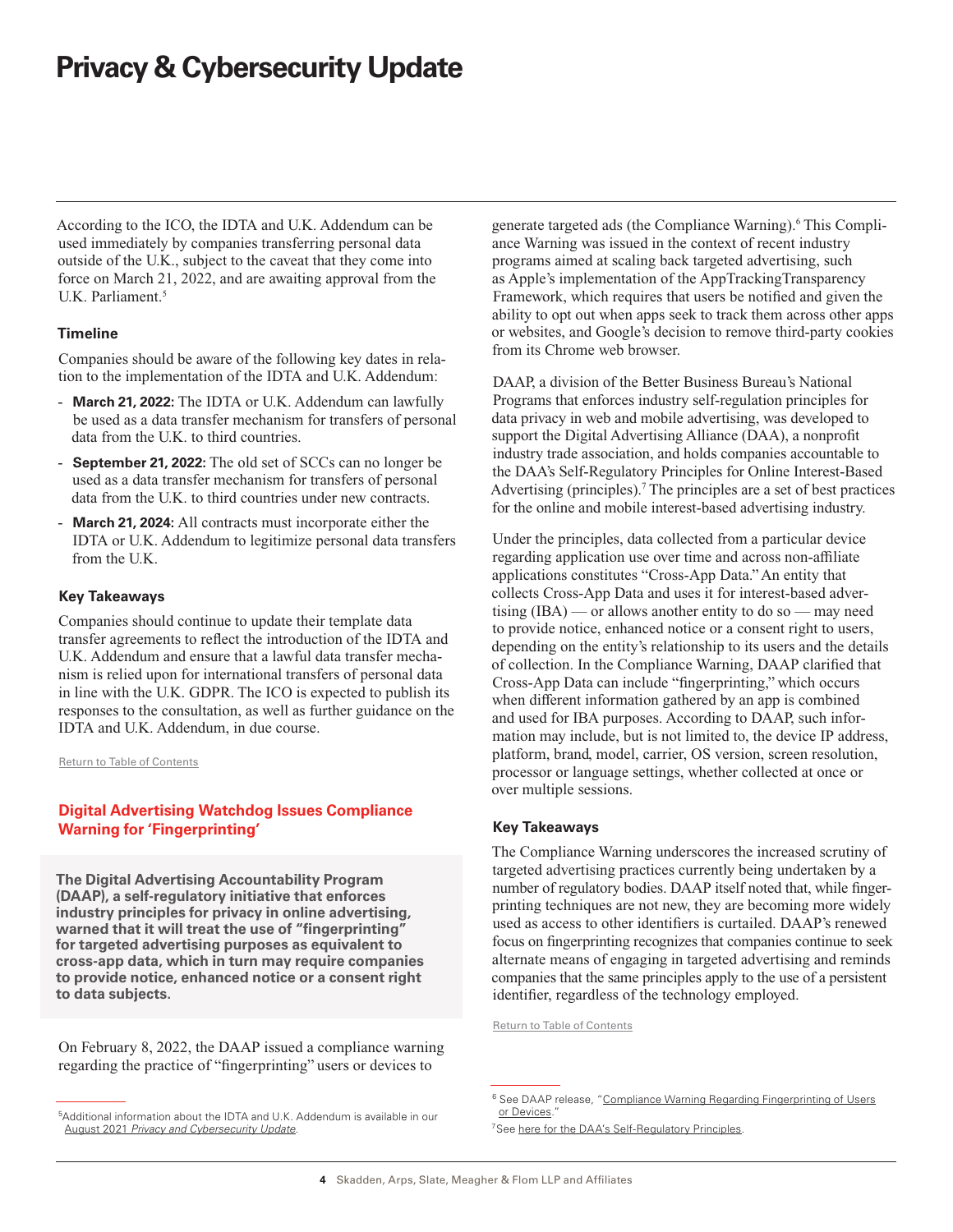## <span id="page-4-0"></span>**NIST Publishes Recommended Criteria for Cybersecurity Labeling of Consumer Internet-of-Things Products**

**On February 4, 2022, the National Institute of Standards and Technology (NIST) published a cybersecurity white paper titled "Recommended Criteria for Cybersecurity Labeling for Consumer Internet of Things (IoT) Products" (the Recommended Labeling Criteria).8 The paper identified critical elements for the creation of a labeling scheme applicable to consumer IoT products — internetconnected devices intended for personal, family or household use. Its release advances the goal of creating "product-focused outcomes that enable consumers to make informed decisions about purchasing and maintaining IoT products" and intend to serve as guidance toward the creation of national cybersecurity consumer IoT device labeling requirements.**

## **NIST's Cybersecurity Labeling Directive and Purposes**

President Joe Biden's May 2021 Executive Order on Improving the Nation's Cybersecurity<sup>9</sup> tasked NIST with developing cybersecurity labeling initiatives for consumer products, including "pilot product labeling programs to educate the public on the security capabilities of [IoT] devices." The Recommended Labeling Criteria was published in furtherance of this directive, outlining material considerations for the development of a cybersecurity labeling scheme for consumer IoT devices that a "scheme owner" — a public or private sector organization other than NIST — could devise.

The Recommended Labeling Criteria provide "minimum requirements and desirable attributes" for a labeling scheme, which aim to permit IoT device developers to adopt labeling practices with respect to a variety of IoT devices. The criteria apply to each component of an IoT device, including gateway hardware, companion app software and back ends, and address three main topics: (1) baseline product criteria, (2) labeling and (3) conformity assessments. High-level recommendations for each topic are set forth below.

## **Baseline Product Criteria**

The following baseline product criteria recommendations set forth the cybersecurity expected of IoT devices and device developers as part of a labeling scheme.

- 1. **Asset Identification:** An IoT device should be uniquely identifiable by consumers and developers, and it should inventory all the device's components. Such identification would support asset management for updates, data protection and incident response capabilities.
- 2. **Product Configuration:** An IoT device's configuration should be modifiable so that consumers can tailor a device's functionality as needed, including to avoid specific cybersecurity threats.
- 3. **Data Protection:** An IoT device should protect the data it stores and transmits from unauthorized access, disclosure and modification.
- 4. **Interface Access Control:** An IoT device should restrict access to all internal and external interfaces to authorized individuals, services and components.
- 5. **Software Updates:** IoT devices should include secure, authorized software updates of all device components to address vulnerabilities.
- 6. **Cybersecurity State Awareness:** An IoT device should support cybersecurity incident detection. A device should alert the consumer of abnormal behavior (*e.g.*, detected botnet presence, malware or unauthorized access attempts) that was not caused by the consumer or planned by the developer.
- 7. **Documentation:** An IoT device developer should compile information relevant to a device's cybersecurity and make such documentation available both prior to consumer purchase and throughout the product lifecycle.
- 8. **Information and Query Reception:** An IoT device consumer should be able to contact the device developer for information related to the device's cybersecurity, as well as to ask questions and report issues that might improve the device's cybersecurity status.
- 9. **Information Dissemination:** An IoT device developer should communicate information relevant to cybersecurity, both publicly and directly to device consumers or others in the IoT product ecosystem.
- 10. **Product Education and Awareness:** An IoT device developer should continuously educate consumers on relevant cybersecurity information, including on how to change configuration settings and the cybersecurity implications of such changes; the importance of software updates; and vulnerability management, all in order to support safe, secure use of IoT devices and informed consumer decision making in the IoT marketplace.

<sup>&</sup>lt;sup>8</sup>See [here for the Recommended Labeling Criteria.](https://www.skadden.com/-/media/files/publications/2022/02/privacy-cybersecurity-update/fn8-nistcswp020420222-1.pdf)

<sup>&</sup>lt;sup>9</sup> [Executive Order 14028](https://www.federalregister.gov/documents/2021/05/17/2021-10460/improving-the-nations-cybersecurity) of May 12, 2021. Per the Executive Order, NIST was directed to develop criteria that "shall reflect increasingly comprehensive levels of testing and assessment that a product may have undergone, and shall use or be compatible with existing labeling schemes that manufacturers use to inform consumers about the security of their products."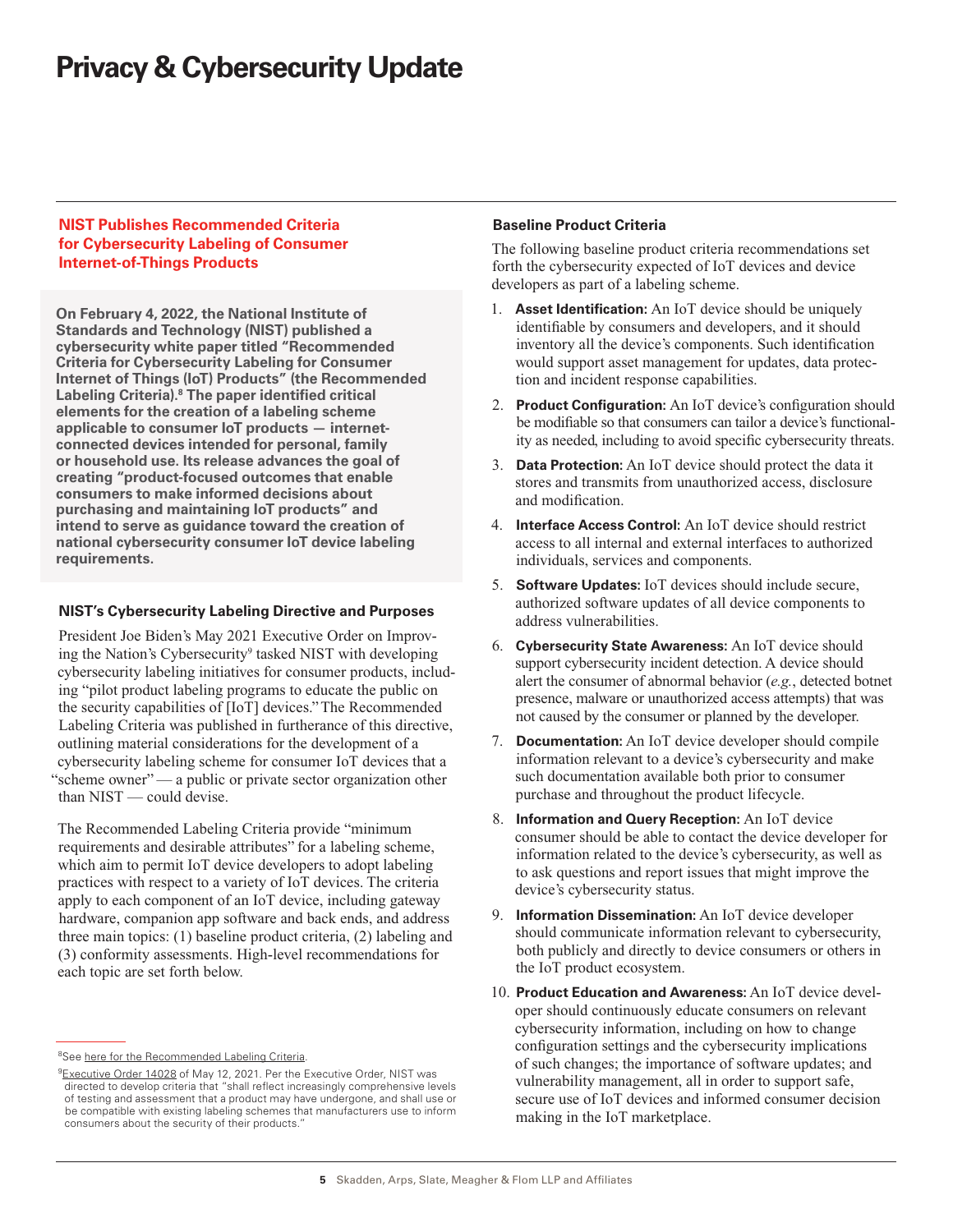## <span id="page-5-0"></span>**Labeling Considerations**

While NIST does not display a sample label design, the Recommended Labeling Criteria provide general design and functionality considerations, including the following:

- IoT device developers should employ a single binary label a "seal of approval"-type indication that a product has met certain basic standards.
- A label should be "layered," directing consumers to additional device details online through a URL or scannable QR code.
- IoT device developers should be flexible in supporting digital and physical label formats and should test consumer reactions to usability, modulating formats accordingly.
- Labels should be available to consumers prior to, during and after purchase.
- Any labeling program should be accompanied by a "robust consumer education campaign."

NIST emphasized that the labels should be developed with the intent to "support non-expert, home users of IoT products," not a technically advanced audience.

## **Conformity Assessment Considerations**

The Recommended Labeling Criteria sets forth options for conformity assessment mechanisms, which a scheme owner would tailor and implement to show a device's level of compliance with certain standards, including the recommended baseline criteria. NIST's recommended conformity assessment approaches include (1) self-attestation, where an IoT device supplier declares conformity against defined criteria; (2) thirdparty testing or inspection; and (3) third-party certification of a device. NIST recommends a variable approach to conformity assessment instead of one standard approach, given that consumer IoT devices have similarly variable risk profiles and exist in a space without clear international standards.

## **Key Takeaways**

With the Recommended Labeling Criteria, NIST has identified central elements of a labeling scheme that would help consumers make informed decisions about the purchase and maintenance of IoT devices and their respective cybersecurity risk profiles. Implementation of a labeling scheme will depend on a scheme owner's management, program structure determination and oversight, informed by NIST's recommendations. While the details of any particular labeling scheme will vary, NIST's recommendations provide guidance to companies that offer consumer IoT products regarding baseline product and labeling requirements that may ultimately be imposed by a scheme owner.

## **Federal Trade Commission Settles COPPA Case**

**The Federal Trade Commission (FTC) reached a settlement with WW International Inc. (WW, formerly known as Weight Watchers) and Kurbo, Inc., a WW subsidiary that offers a weight management and tracking service designed for users between the ages of eight and 18 and their families, regarding alleged violations of the Children's Online Privacy Protection Act of 1998 (COPPA) and the FTC's Children's Online Privacy Protection Rule (COPPA Rule). The settlement offers guidance regarding the processes for obtaining parental consent as required by COPPA and the COPPA Rule.**

## **Background**

COPPA regulates the collection, use and retention of personal data of children under the age of 13 by website and online service providers. Operators of commercial websites that are directed toward children or that knowingly collect, use or disclose children's personal information must, among other requirements, obtain verifiable parental consent prior to collecting, using or disclosing such information, and securely dispose of the children's information when no longer useful for its intended purpose. The FTC may impose a civil penalty of up to \$46,517 per violation.

#### **Enforcement**

Kurbo Inc., (Kurbo) offers a weight management and tracking service directed to users between the ages of eight and 18, as well as their families. It was acquired by WW in 2018 and provides its services through a mobile app and website, as well as various platforms designed for use in corporate employee benefit offerings. Among the personal data collected are children's names, gender, phone number, birthdate, height and weight, as well as logs of nutritional and activity habits and various persistent and unique identifiers. The FTC asserted that WW and Kurbo failed to meet a number of COPPA requirements.10 In an attempt to comply with the parental consent requirement, Kurbo notified users that children under 13 seeking to use the service must request that a parent create an account on their behalf. However, the FTC stated that Kurbo should have employed a "neutral age screen" (*i.e*., one that requires entry of a user's actual birthdate without indicating what an "acceptable" birthdate would be) to avoid encouraging children to falsify their age. This marks the first time that the FTC has enforced the neutral age screen requirement. Further, the FTC stated that

<sup>10</sup>The case is *United States of America v. Kurbo Inc. et al.*, No. 22-CV0946 (N.D. Cal. 2022).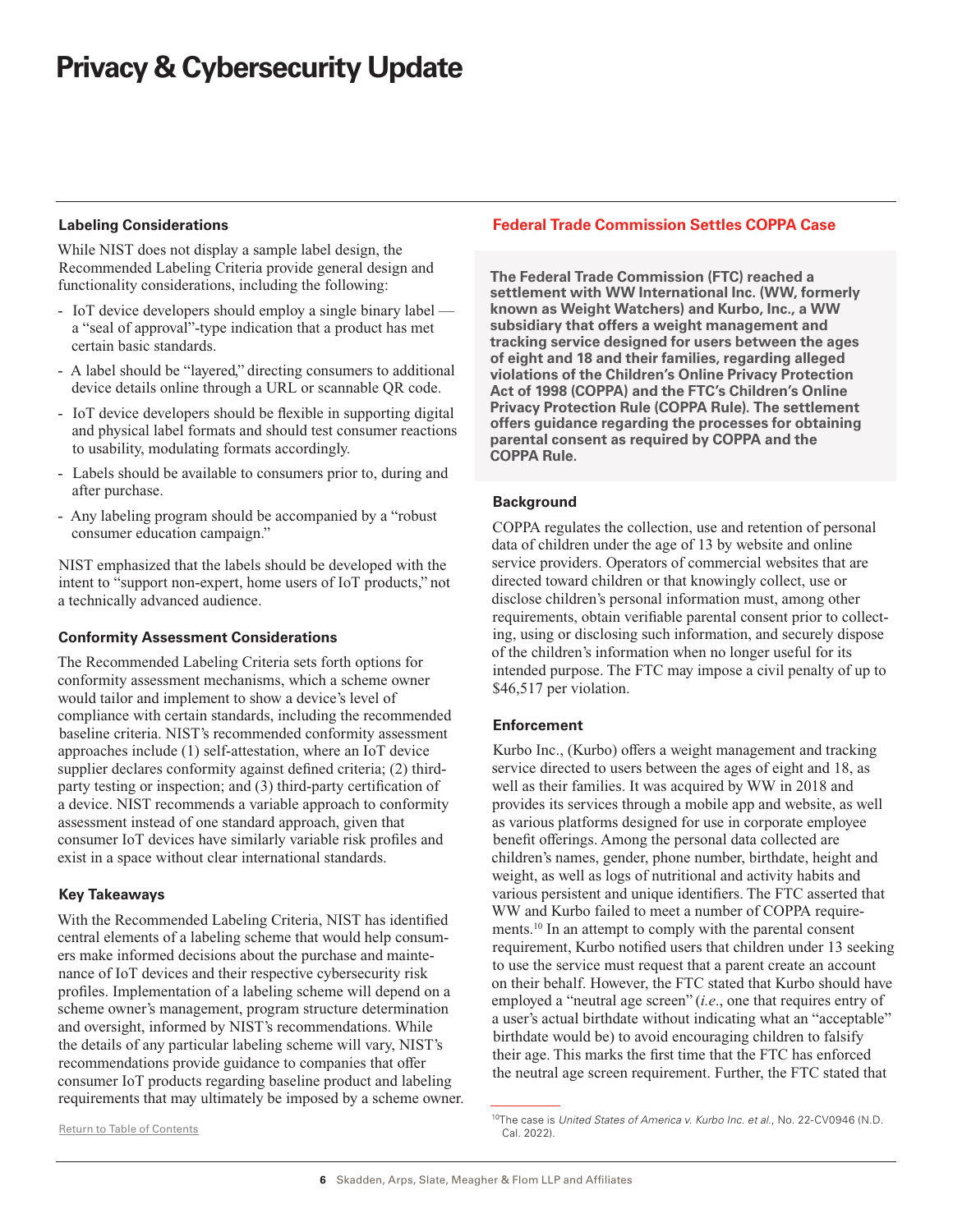Kurbo had not clearly and completely explained its information collection practices to parents, and objected to the privacy notice being included in a series of hyperlinks, where parents may not notice it. Finally, Kurbo allegedly maintained user data indefinitely, deleting information only in response to users' requests.

In a stipulated order submitted to the District Court for the Northern District of California in February 2022, WW and Kurbo agreed to pay \$1.5 million to settle the FTC claims and to undertake certain corrective actions to bring their practices in line with COPPA and the COPPA Rule, including providing direct notice to parents of Kurbo's collection practices and obtaining consent to continue using their children's data, or, in the absence of such consent, delete the children's' data and any models or algorithms developed using the data. This remedy is notable in that it extends not only to the children's data, but to associated models and algorithms as well, which has the potential to have wider effects on these types of business models.

## **Key Takeaways**

This action against WW and Kurbo highlights the FTC's willingness to strictly enforce each prong of COPPA and the COPPA Rule. Companies operating online platforms either directed toward children or through which they knowingly collect data from children under 13 should ensure, among other things, that their gating mechanism is age-neutral, and that they delete such information once it is no longer necessary for the purposes for which it was collected.

Return to Table of Contents